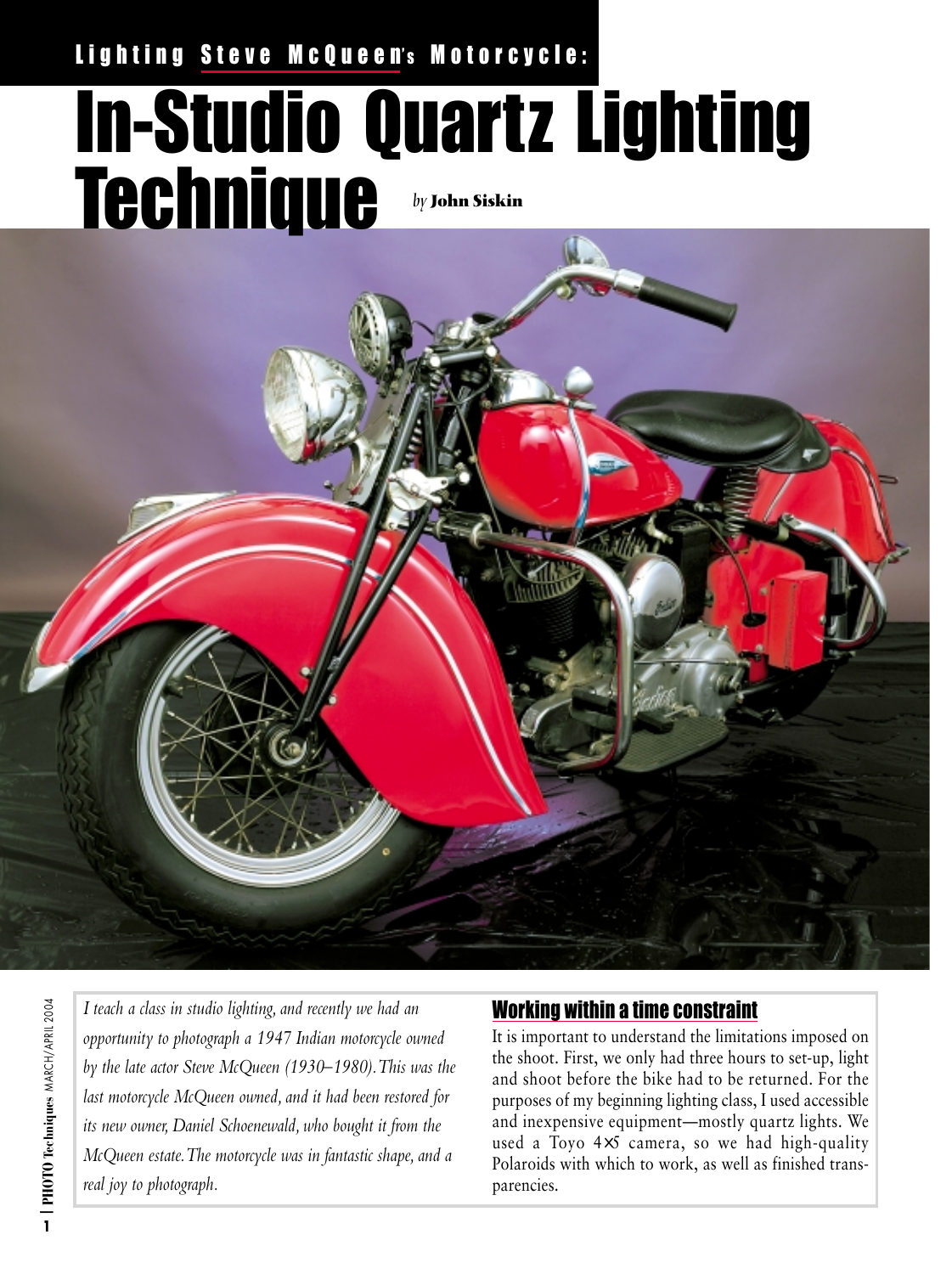Thinking through the shot before the class arrived, I decided to use a black plastic drop cloth on the floor. Because we'd be moving the bike around to find the perfect angle, I knew the plastic would look better than seamless paper. And since we'd need a very large background and shoot area for such a large bike, I used a 12-foot gray seamless on the back wall.

The first step was establishing the camera-subject relationship. We had to ensure that the background would surround the bike. A slight angle was chosen to highlight the front fender. The fender design is a distinctive feature of all Indian Motorcycles.

Drawing from past experience, I explained to the class that lighting and shooting motorcycles was difficult because of all the shiny spherical surfaces (mostly glossy paint and chrome). These surfaces tend to reflect the lights directly into the lens. If we were to light this bike with hard direct lights, it would be covered with hard specular highlights and very dark areas. Obviously, we needed to create very large smooth light sources to make this image work. This problem could be solved by using a 9×30-foot piece of white seamless paper (Figure 1) to create a wall between the camera and the bike. Then we spread the light on the wall.

But first we had to build the wall, which was an extremely awkward task. A full roll of seamless is 9×30 feet, which is a tough piece of paper to handle. We accomplished this task using Manfrotto Autopoles at each end, and C-Stands with clamps in the middle. (Paper is a lot less expensive than a 9×30 foot soft box.) The purpose was to enclose the sides of the bike and get the paper as close to the camera as possible.

#### Creating a window

However, this presented a problem—the camera can't see through the paper. Since we first established the camerato-subject relationship, we don't need to move the camera around after the paper is in place. We just need to know where to cut a hole. To do this, turn off the lights in the room, then shine a quartz light through the camera back (Figure 2), using the barn doors on the light to prevent spill. Next, cut out the paper in the area where the camera back is projected. This way the window for the camera is kept to a minimum.

The ceiling of my studio has several movable wooden poles mounted on it. We put two Smith-Victor Quartz broad lights (model #770) on the poles (Figure 3), with Manfrotto Super Clamps and Compendium Arms. We opted for the broad light because the fixture is designed for large, even illumination. The Super Clamp and Compendium Arm combination provided awesome control of our light position. The lights were pointed at the white



**Figure 1.** *A view from the inside wall.*



**Figure 2.** *Cutting the opening for the camera.*



**Figure 3.** *The author's Smith-Victor 770 Quartz broad lights.*